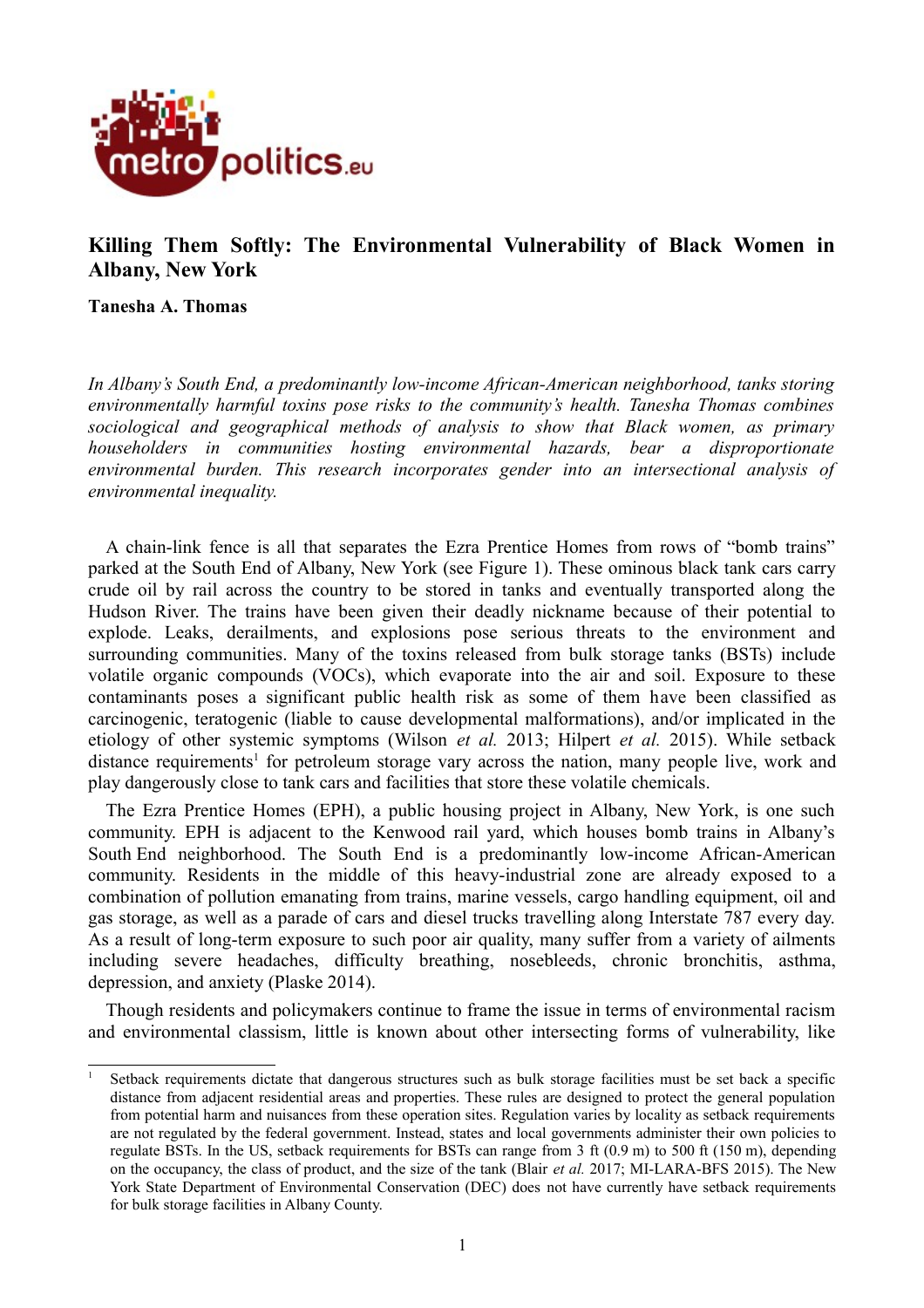gender. I combined sociological and geographical methods of analysis and used spatial statistics to test the significance of the relationship between the percentage of Black female-headed households and proximity to BSTs. In Albany, I found that Black women bear a disproportionate environmental burden as the primary householders in communities concentrated around toxic hazards.

#### **Figure 1. Map of BSTs in Albany County (2010)**



Source: Tanesha A. Thomas, August 2018.

#### **Targeting Black female-headed households**

Decades of environmental-justice scholarship have established clear patterns of racial and socioeconomic disparities in the distribution of a number of environmental hazards (Mohai *et al.* 2009). While some scholars have noted gendered aspects of environmental justice (Buckingham and Kulcer 2009), few have measured these patterns spatially. Rather than trying to reify gender over race and/or class, this research provides a more nuanced understanding of the intersectionality of environmental inequality.

Intersectionality is an analytical concept developed by critical race theorist and Black feminist Kimberlé Crenshaw (1991) that examines how multiple forms of social stratification (e.g. race and gender) intersect and overlap to create complex forms of oppression. Researchers have applied intersectionality to spatial studies of environmental justice, focusing on race/ethnicity, class, and immigration status (Crowder and Downey 2010; Sicotte 2014; Liévanos 2015; McKane *et al.* 2018). Existing literature on the distribution of environmental hazards does not parse out the relative exposure of males and females. This study is the first to explore the dynamics of gender and race as intersections of environmental vulnerability.

I am particularly interested in the environmental vulnerabilities of Black women, which are the result of a complex interplay of economic restructuring, social stratification and family formation. Sociologist William Julius Wilson's seminal work on inner-city America (1987, 1996) describes how the period of deindustrialization ushered in a new form of urban poverty marked by concentrated unemployment and shows its devastating effects on Black neighborhoods, families, and individuals. Wilson associates the increase in female-headed Black families with the decreasing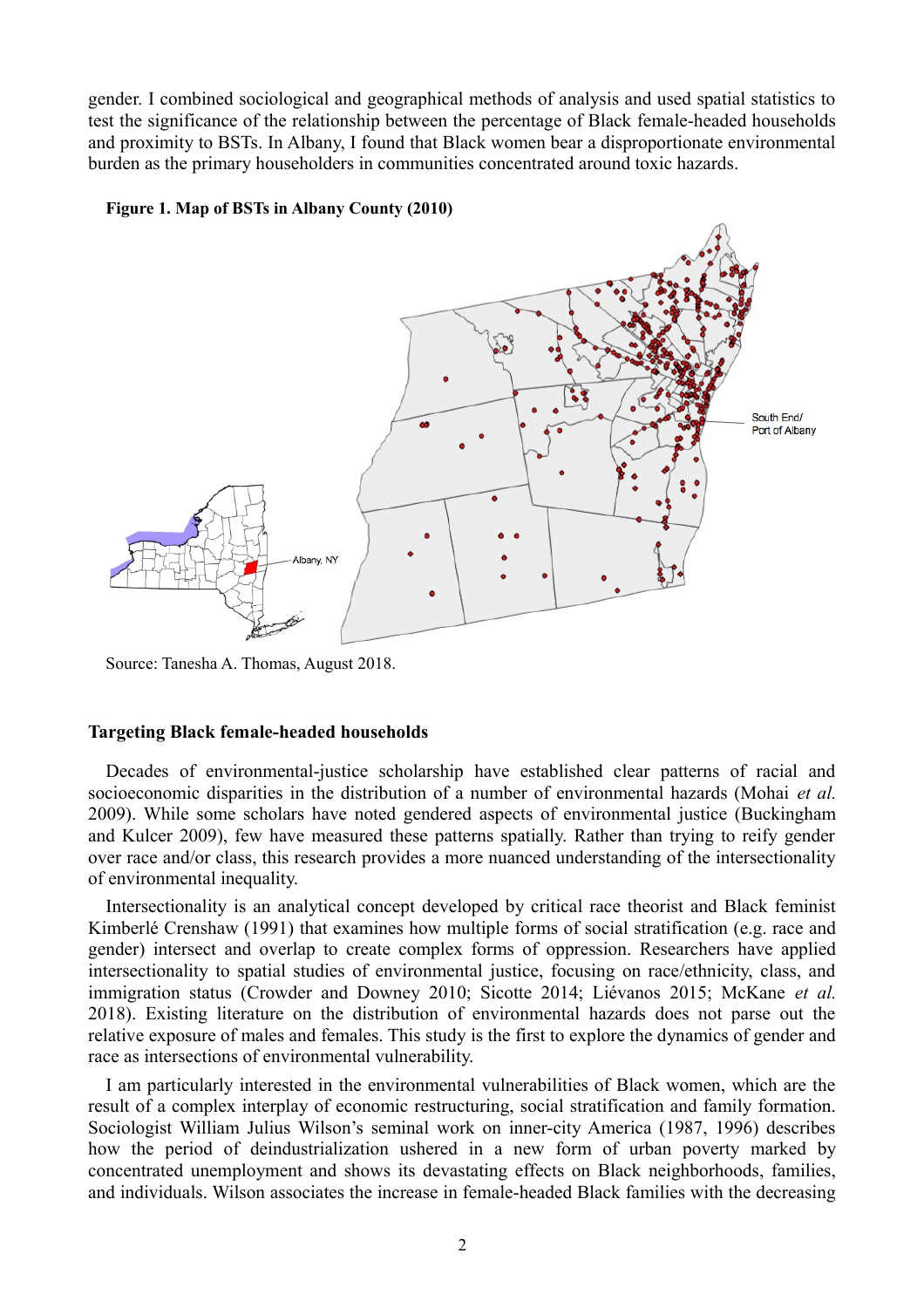economic opportunities and employment rates of young Black men, initiated by the changing economy. As a result, Black women have assumed the principal role as primary householder. An increase in service jobs marginalized Black men but improved the economic status of Black women, who had previously been restricted primarily to private domestic work. "If Black women have 'gained' earnings from changes in opportunity afforded by services-industry growth, they have lost by having to support as sole earners" (Woody 1989, p. 66). Black women's relative economic advantage over Black men may be counteracted by environmental burdening.

### **Mapping environmental vulnerability**

To identify the universe of BSTs, I used the dataset *Bulk Storage Facilities in New York State* collected by the New York State Department of Environmental Conservation (DEC) and available via the NY Open Data website.<sup>[2](#page-2-0)</sup> I omitted all inactive and closed facilities, as well as facilities without verifiable addresses and corresponding census tracts in Albany. Once BST locations were established, I generated half-mile circular buffers around their locations. I selected this distance because it is within the range of previous proximity assessment studies that use distance-based methods (Chakraborty and Armstrong 1997; Pastor *et al.* 2001), and is similar to the recorded blast radius of the Lac-Mégantic disaster (Johnson 2013). Like previous studies using the distance-based areal-apportionment method (Mohai and Saha 2007), the areas beyond the half-mile circular neighborhoods were treated as constants in one-sample *t*-tests (see Table 1).

The census variables included those used in many prior studies to assess demographic disparities. However, I also included the variable "Black female-headed households." Race variables included Blacks, whites, and nonwhites, hereafter referred to as people of color. Socioeconomic variables included renter-occupied housing and Supplemental Nutrition Assistance Program (SNAP) and food-stamp recipients.

Table 1 shows the results of one-sample *t*-tests measuring the differences between host and nonhost communities. Most notably, host communities, living within a half-mile of a BST, contain a higher percentage of Black female-headed households (20.6%) than nonhost communities (11%). As sole earners, Black women are more present in host communities and therefore at greater risk of exposure to toxic hazards concentrated in Black communities.

| Variable                            | Mean within 0.5<br>mi. (0.8 km) | <b>Standard</b><br>deviation | <b>Constant beyond</b><br>$0.5$ mi. $(0.8$ km) | t-test   | Degrees of<br>freedom | <b>Significance</b> |
|-------------------------------------|---------------------------------|------------------------------|------------------------------------------------|----------|-----------------------|---------------------|
| % Black female-headed<br>households | 20.6                            | 11.70                        | 11.0                                           | 7.116    | 74                    | 0.000               |
| % White                             | 75.0                            | 22.37                        | 89.0                                           | $-5.411$ | 74                    | 0.000               |
| % Black                             | 12.9                            | 18.30                        | 2.5                                            | 4.920    | 74                    | 0.000               |
| % People of color                   | 25.0                            | 22.37                        | 11.0                                           | 5.411    | 74                    | 0.000               |
| % SNAP households                   | 8.2                             | 10.10                        | 2.1                                            | 5.250    | 74                    | 0.000               |
| % Renters                           | 42.4                            | 26.74                        | 25.1                                           | 5.609    | 74                    | 0.000               |
| % Without high-school<br>diploma    | 53.2                            | 41.24                        | 44.9                                           | 1.735    | 74                    | 0.087               |

**Table 1. Buffer zones within a half-mile of BSTs, constructed from census tracts in Albany, 2010**

<span id="page-2-0"></span>Website: [www.ny.gov/programs/open-ny.](https://www.ny.gov/programs/open-ny)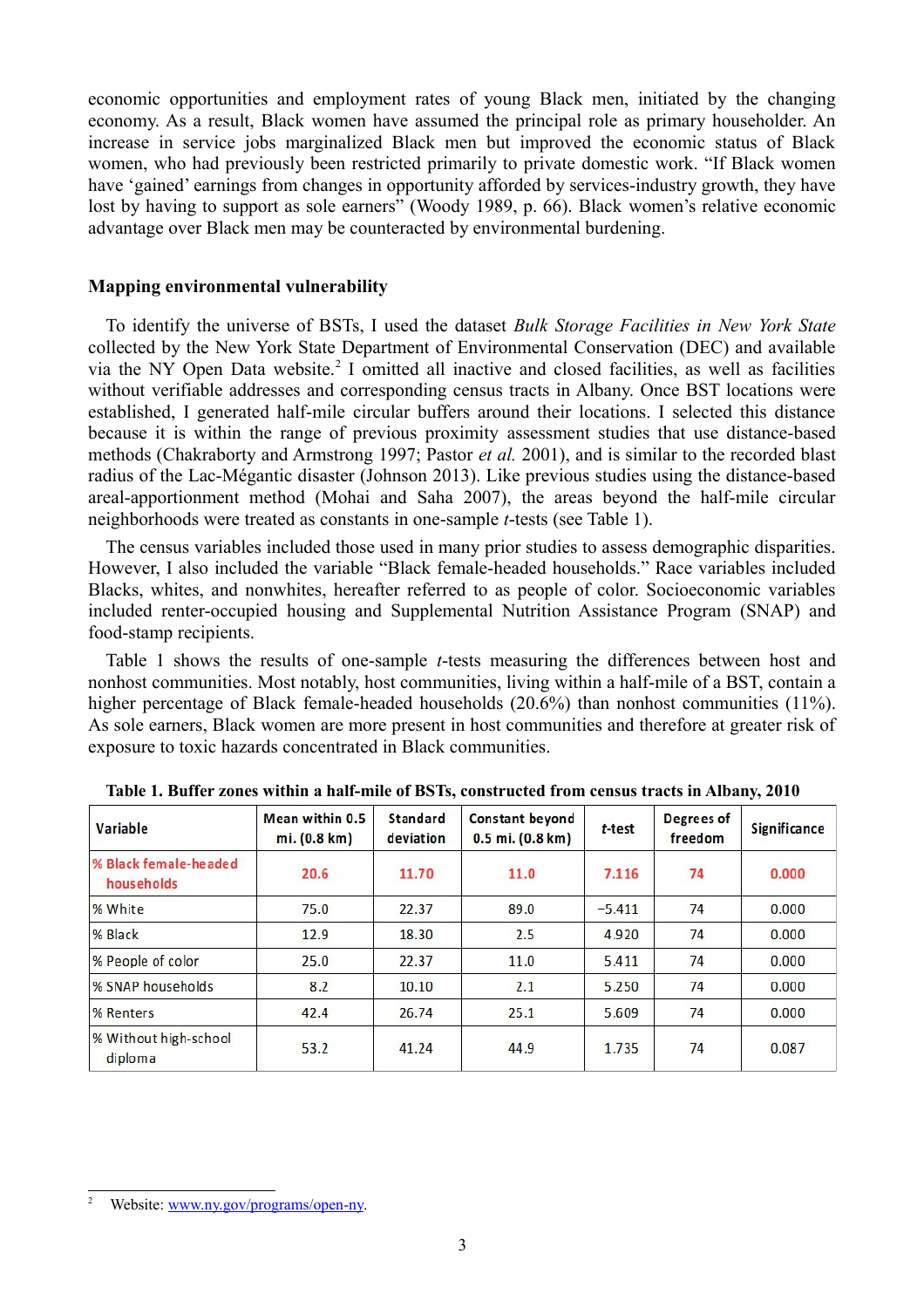### **Gender, race, and place: intersectional environmental justice**

The higher percentage of Black female-headed households around BSTs in Albany is an indication of gender-based environmental inequality, as well as environmental racism and environmental classism. Host communities contained a smaller percentage of whites, but more Blacks and people of color. Host communities also had a higher percentage of people without high-school diplomas, renter-occupied homes and more SNAP recipients.<sup>[3](#page-3-0)</sup>

Understanding the dynamics of environmental inequality is essential for crafting effective policy that reflects the lived realities of individuals and communities. Currently, both the Environmental Protection Agency and DEC define environmental justice in terms of race and class only, with no mention of gender or intersectionality. True environmental justice ensures the equal protection of all individuals. Incorporating gender discrimination and the vulnerability of women into both policy and research is an important first step toward real equality.

## **Bibliography**

- Blair, Benjamin D.; McKenzie, Lisa M.; Allshouse, William B.; and Adgate, John L. 2017. "Is Reporting 'Significant Damage' Transparent? Assessing Fire and Explosion Risk at Oil and Gas Operations in the United States", *Energy Research & Social Science*, no. 29, pp. 36–43.
- Buckingham, Susan and Kulcur, Rakibe. 2009. "Gendered geographies of environmental injustice", *Antipode*, vol. 41, no. 4, pp. 659–683.
- Chakraborty, Jayajit and Armstrong, Marc P. 1997. "Exploring the use of buffer analysis for the identification of impacted areas in environmental equity assessment", *Cartography and Geographic Information Systems*, vol. 24, no. 3, pp. 145–157.
- Crenshaw, Kimberlé. 1991. "Mapping the margins: identity politics, intersectionality, and violence against women", *Stanford Law Review*, vol. 43, no. 6, pp. 1241–1299.
- Crowder, Kyle and Downey, Liam. 2010. "Inter-Neighborhood Migration, Race, and Environmental Hazards: Modeling Micro-Level Processes of Environmental Inequality", *American Journal of Sociology*, vol. 115, no. 4, pp. 1110–1149.
- Hilpert, Markus; Mora, Bernat A.; Ni, Jian; Rule, Ana M.; and Nachman, Keeve E. 2015. "Hydrocarbon Release During Fuel Storage and Transfer at Gas Stations: Environmental and Health Effects", *Current Environmental Health Reports*, vol. 2, no. 4, pp. 412–422.
- Johnson, Richard. 2013. "Timeline of Key Events in Quebec Train Disaster", *National Post*, 7 July. Available online at the following URL: [https://nationalpost.com/news/canada/graphic-timeline](https://nationalpost.com/news/canada/graphic-timeline-of-key-events-in-quebec-train-disaster)[of-key-events-in-quebec-train-disaster.](https://nationalpost.com/news/canada/graphic-timeline-of-key-events-in-quebec-train-disaster)
- Liévanos, Raoul S. 2015. "Race, Deprivation, and Immigrant Isolation: The Spatial Demography of Air-Toxic Clusters in the Continental United States", *Social Science Research*, no. 54, pp. 50–67.
- McKane, Rachel G.; Satcher, Lacee A.; Houston, Stacey L.; and Hess, David J. 2018. "Race, Class, and Space: An Intersectional Approach to Environmental Justice in New York City", *Environmental Sociology*, vol. 4, no. 1, pp. 79–92.
- Mohai, Paul; Pellow, David; and Roberts, J. Timmons. 2009. "Environmental Justice", *Annual Review of Environment and Resources*, no. 34, pp. 405–430.
- Mohai, Paul and Saha, Robin. 2007. "Racial Inequality in the Distribution of Hazardous Waste: A National-Level Reassessment", *Social Problems*, vol. 54, no. 3, August, pp. 343–370.
- Pastor, Manuel; Sadd, Jim; and Hipp, John. 2001. "Which came first? Toxic facilities, minority move-in, and environmental justice", *Journal of Urban Affairs*, vol. 23, no. 1, pp. 1–21.

<span id="page-3-0"></span><sup>&</sup>lt;sup>3</sup> Table 1 shows that differences between the host and nonhost communities, defined by the half-mile buffer, are statistically significant at the 0.001 level for all demographic characteristics, except the percentage without a highschool diploma, supporting previous quantitative environmental studies that find race and class differences between host and nonhost communities.